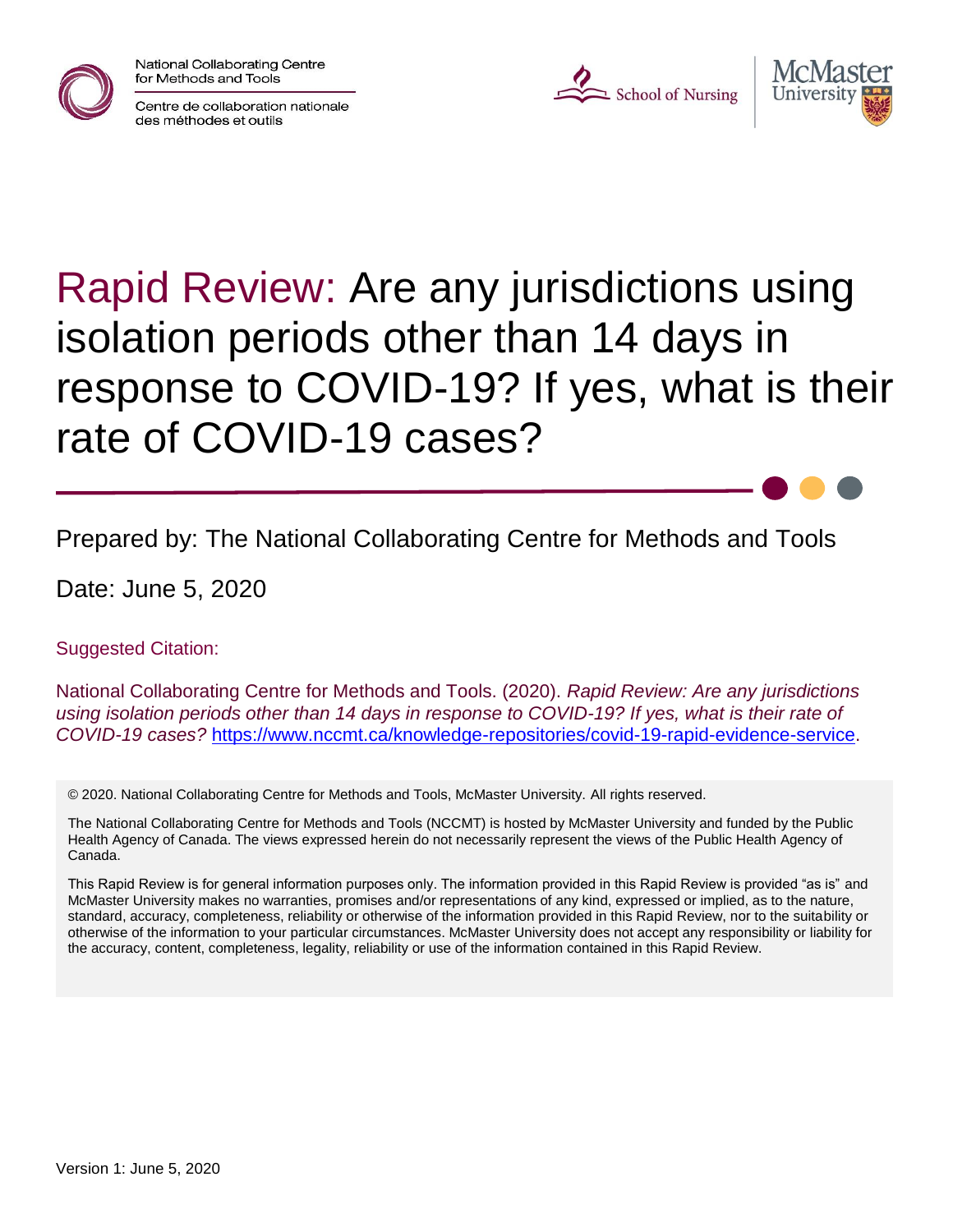### Executive Summary

#### **Background**

International jurisdictions have established guidance on COVID-19 quarantine and self-isolation periods for individuals exposed, or potentially exposed, to the virus, and for people infected with COVID-19, respectively. The extent to which quarantine and isolation periods vary, and the implications of varied periods for COVID-19 disease rates, may be of interest to jurisdictions seeking to provide the most prudent guidance based on emerging information.

This rapid review was produced to support public health decision makers' response to the coronavirus disease (COVID-19) pandemic. This review seeks to identify, appraise, and summarize emerging research evidence to support evidence-informed decision making.

This rapid review includes evidence available up to June 2, 2020.

In this rapid review, we provide the most recent evidence to answer the question: **Are any jurisdictions using isolation periods other than 14 days in response to COVID-19? If yes, what is their rate of COVID-19 cases?**

#### Key Points

- The majority of jurisdictions recommended or required a 14-day quarantine for people exposed, or thought to have been exposed, to COVID-19.
- Among jurisdictions with a 14-day quarantine or self-isolation period, the number of cases ranges from 58 to 6125 per million.
- Three jurisdictions have quarantine guidance other than for a 14-day period: Switzerland and Norway require a 10-day quarantine period; Sweden does not recommend a period of quarantine for people who may have been exposed to COVID-19. Two of these jurisdictions have a higher total number of cases per million than Canada (for June 3, 2020, Canada: 2448 cases/million; Norway: 1557 cases/million; Switzerland: 3557 cases/million; Sweden: 3820 cases/million.) In addition to different quarantine or self-isolation periods, jurisdictions vary in their application of other public health measures and the timing of the implementation of public health measures relative to the occurrence of cases.
- There is variability in the prescribed self-isolation period for people who are infected and able to self-isolate at home, ranging from 5-14 days post-symptom onset and/or 1-7 days after the end of fever or other symptoms.

#### Overview of Evidence and Knowledge Gaps

- The extent to which quarantine periods of shorter than 14 days affect rates of COVID-19 is not known, given the small number of jurisdictions deviating from a 14-day period.
- The extent to which self-isolation periods of shorter than 14 days affect rates of COVID-19 is not known, given the wide variability in prescribed self-isolation periods.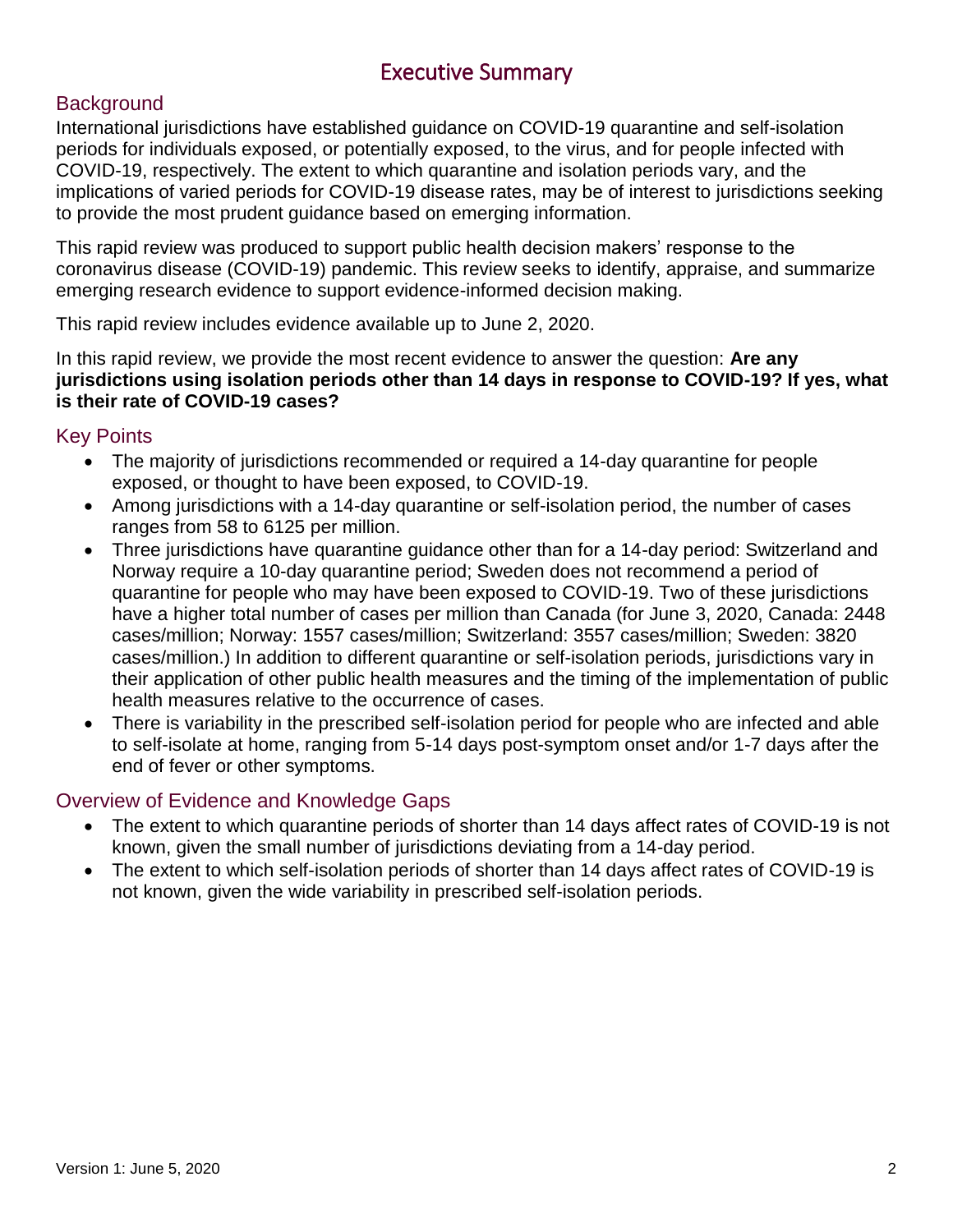## **Methods**

#### Research Questions

Are any jurisdictions using isolation periods other than 14 days in response to COVID-19? If yes, what is their rate of COVID-19 cases?

#### **Search**

On June 2, 2020 the following government and public health websites were searched for information regarding international and national guidelines for the length of time required for COVID-19 quarantine or self-isolation. Research databases were also searched for guidelines related to selfisolation or quarantine duration.

- International: [World Health Organization](https://www.who.int/)
- International: [World Health Organization: Regional Office for Europe](http://www.euro.who.int/en/home)
- International: [European Centre for Disease Prevention and Control](https://www.ecdc.europa.eu/)
- Australia: [The Australian Government](https://www.health.gov.au/)
- Canada: [Government of Canada](https://www.canada.ca/home.html)
- China: [National Health Commission of the People's Republic of China](http://en.nhc.gov.cn/)
- China: [The State Council: The People's Republic of China](http://www.gov.cn/)
- Germany: [Federal Ministry of Health](https://www.bundesgesundheitsministerium.de/en/en.html)
- Iceland: [Government of Iceland](https://www.government.is/)
- India: [Ministry of Health and Family Welfare](https://www.mohfw.gov.in/)
- Italy: [Government of Italy](http://www.salute.gov.it/portale/nuovocoronavirus/homeNuovoCoronavirus.jsp?lingua=english)
- Ireland: [Health Information and Quality Authority](https://www.hiqa.ie/)
- New Zealand: [Ministry of Health](https://www.health.govt.nz/)
- Northern Ireland: [Public Health Agency](https://www.publichealth.hscni.net/)
- Norway: [The Norwegian Institute of Public Health](https://www.fhi.no/en/)
- Scotland: [Health Protection Scotland](https://www.hps.scot.nhs.uk/)
- Singapore: [Ministry of Health](https://www.moh.gov.sg/)
- South Korea: [Korean Centres for Disease Control and Prevention](https://www.cdc.go.kr/cdc_eng/)
- Sweden: [Public Health Agency of Sweden](https://www.folkhalsomyndigheten.se/the-public-health-agency-of-sweden/)
- Switzerland: [Federal Office of Public Health](https://www.bag.admin.ch/bag/en/home.html)
- UK: [United Kingdom Government](https://www.gov.uk/)
- USA: [Centers for Disease Control and Prevention](https://www.cdc.gov/)
- USA: [National Institutes of Health](https://www.nih.gov/)
- Pubmed's curated COVID-19 literature hub: [LitCovid](https://res.nccmt.ca/2Tud6bf)
- [Trip Medical Database](https://res.nccmt.ca/2WWvsUK)
- World Health Organization's [Global literature on coronavirus disease](https://res.nccmt.ca/2ZpJCzf)

A copy of the search strategy is available on request.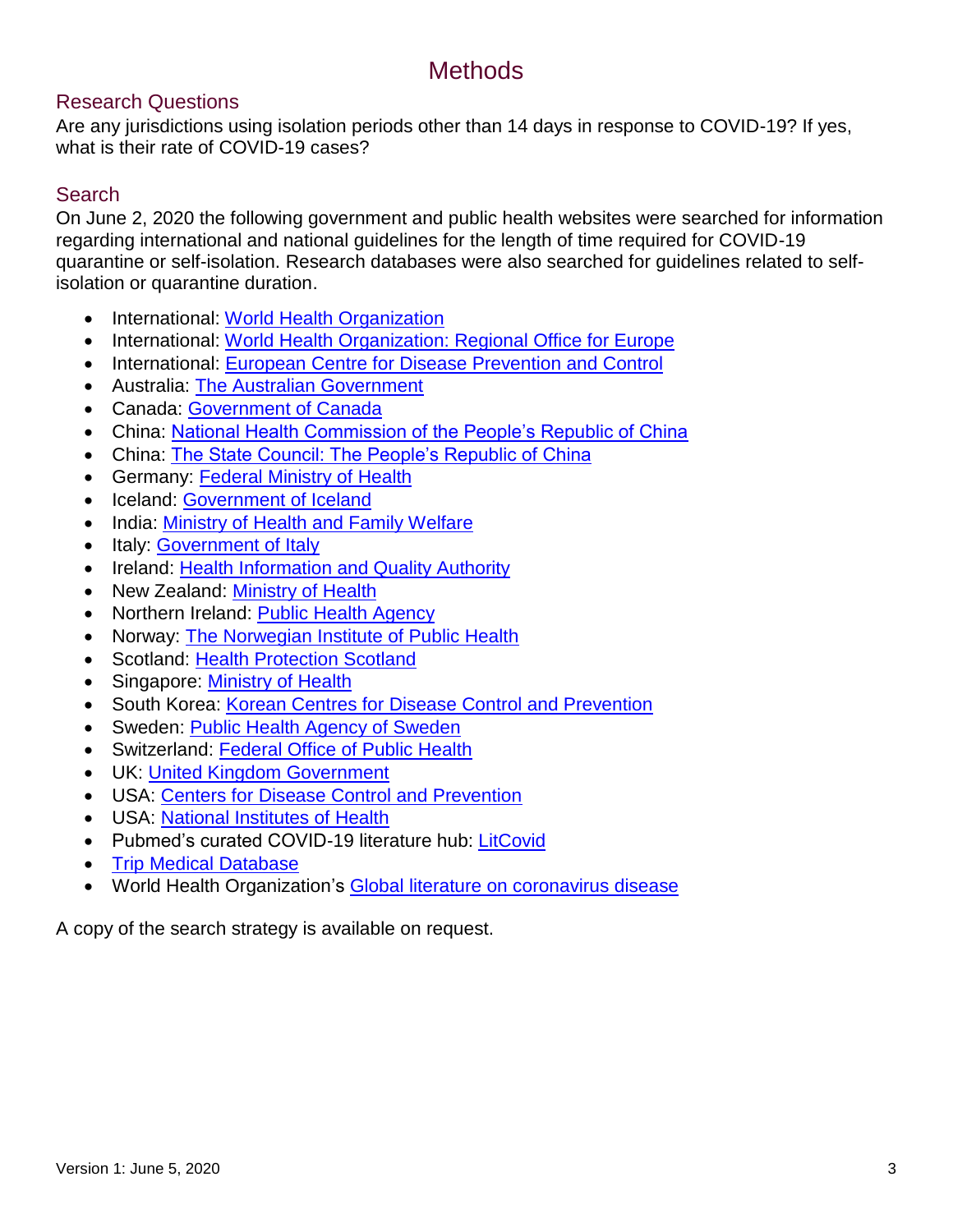#### Selection Criteria

The search results were first screened for recent guidelines and syntheses. Single studies were included if no syntheses were available, or if single studies were published after the search was conducted in the included syntheses. English-language, peer-reviewed sources and sources published ahead-of-print before peer review were included. Guidance documents, jurisdictional policies, and expert opinion were included as relevant to the question. Surveillance sources were excluded. When available, findings from syntheses and clinical practice guidelines are presented first, as these take into account the available body of evidence and, therefore, can be applied broadly to populations and settings.

#### Data Extraction and Synthesis

Data on release date, country, and the nature of the policy considerations or jurisdictional guidance were extracted when reported.

A narrative description of the nature of the policy or guidance is provided.

Quality assessment was not relevant for these jurisdictional sources, other than the syntheses. The quality of the syntheses was evaluated using the critical appraisal tool indicated below. Quality assessment was completed by one reviewer and verified by a second reviewer. Conflicts were resolved through discussion.

| <b>Study Design</b> | <b>Critical Appraisal Tool</b>          |  |  |
|---------------------|-----------------------------------------|--|--|
| <b>Synthesis</b>    | Health Evidence™ Quality Appraisal Tool |  |  |

Completed quality assessments for each included study are available on request.

Data on release date, country and the nature of the policy considerations were extracted when reported. We have provided a narrative description of the nature of the policy or guidance.

Quality assessment was not done on these sources, given the very limited policy-relevant evidence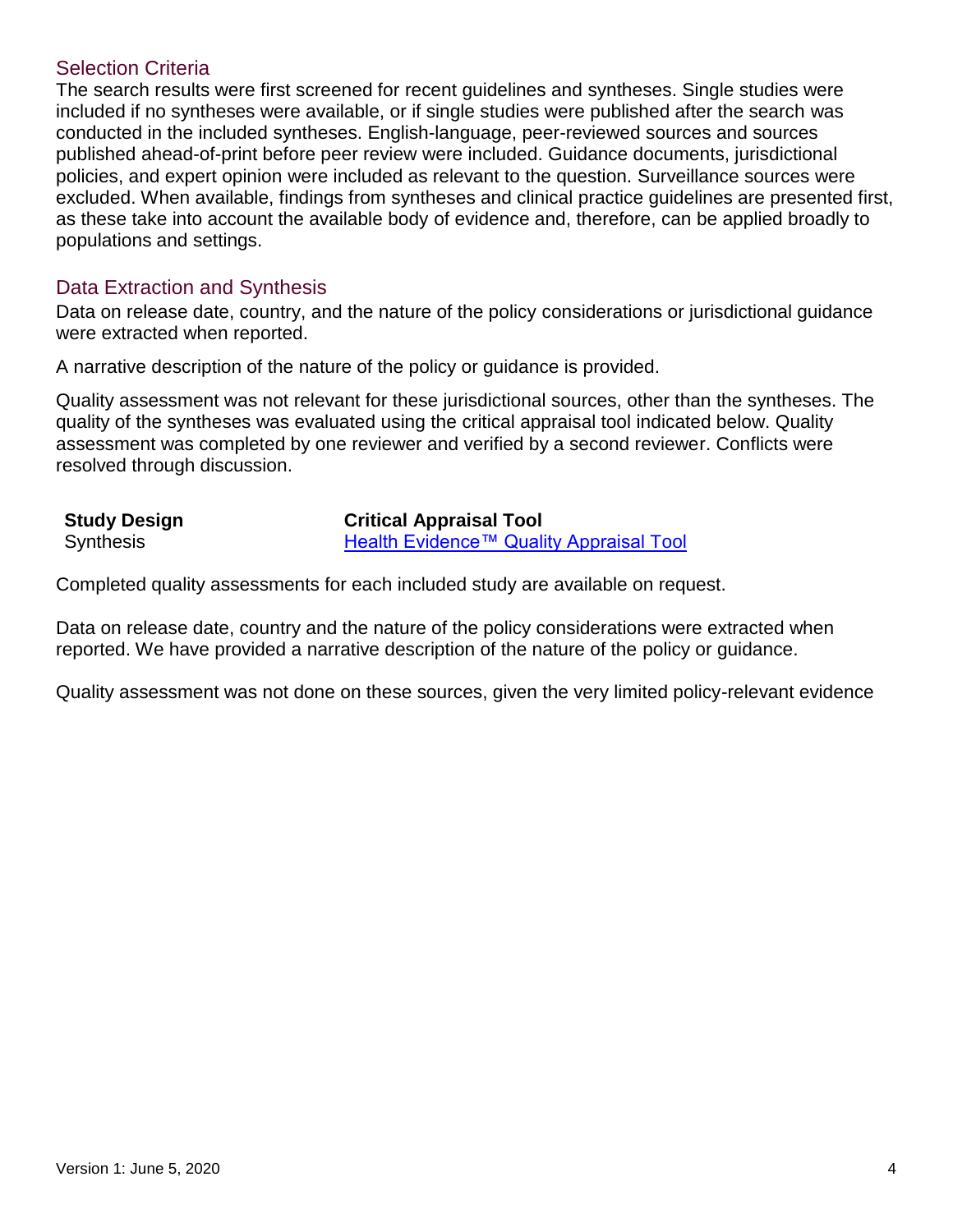## Findings

#### Quality of Evidence

This document includes two completed syntheses, 17 jurisdictional policies or recommendations and two international organization policies or recommendations for a total of 21 publications included in this evidence review addressing two distinct questions. The quality of the evidence included in this review is as follows:

|                                                              | <b>Total</b> | <b>Quality of Evidence</b> |
|--------------------------------------------------------------|--------------|----------------------------|
| Policies or recommendations - jurisdictions                  | 17           | N/A                        |
| Policies or recommendations – international<br>organizations | 2            | N/A                        |
| ntheses                                                      | ◠            | 2 Low                      |

#### Warning

Given the need to make emerging COVID-19 evidence quickly available, many emerging studies have not been peer reviewed. As such, we advise caution when using and interpreting the evidence included in this rapid review. We have provided a summary of the quality of the evidence as low, moderate or high to support the process of decision making. Where possible, make decisions using the highest quality evidence available.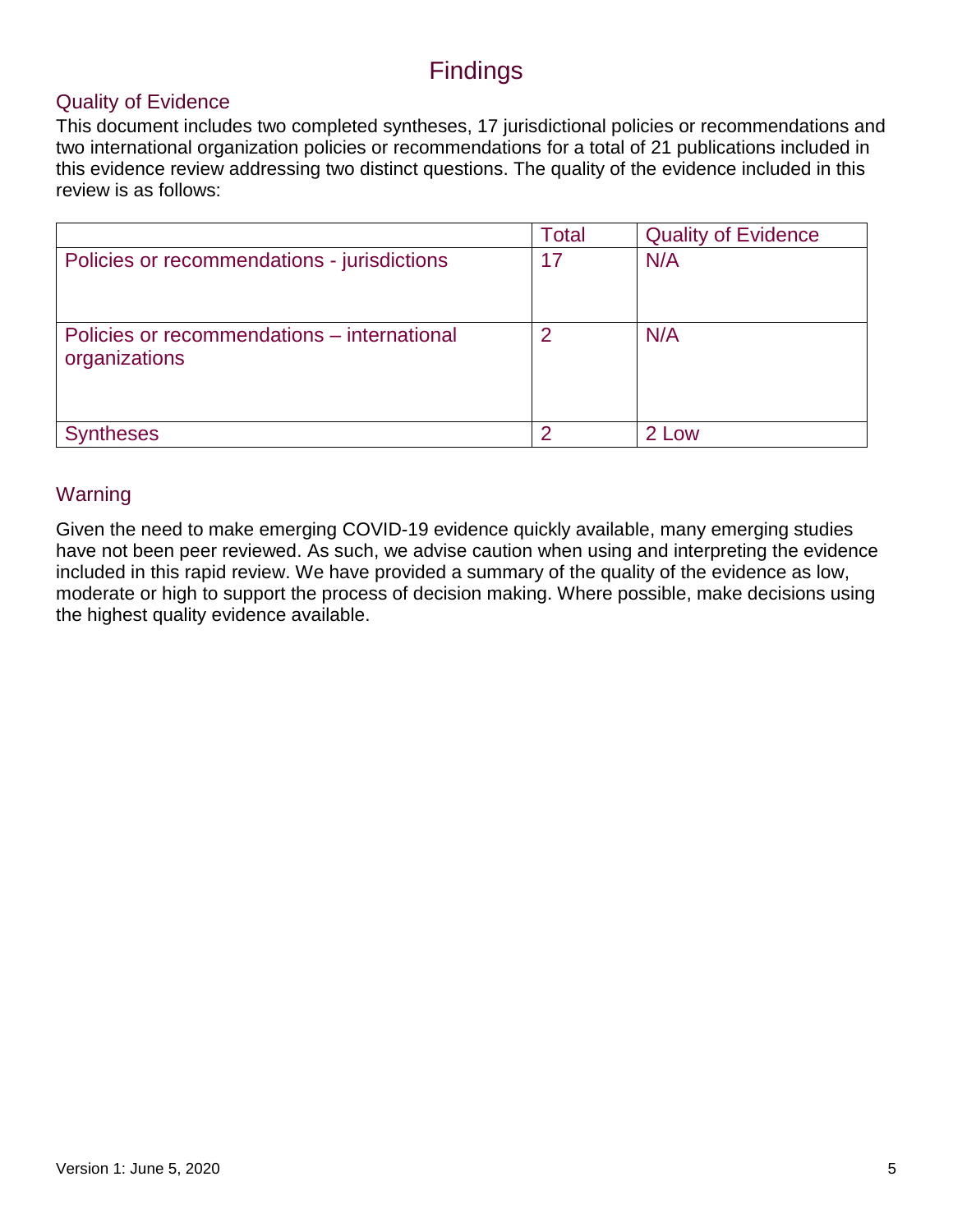## **Table 1: Jurisdictional Scan**

| <b>Jurisdiction</b> | Organization                                                                    | Reference                                                                                                                                                                        | <b>Date</b><br><b>Released</b> | Contact<br>Quarantine<br>Period | Post-Infection<br><b>Isolation Period</b>                           | Case Rate/<br>Million on June 3<br>2020 (Our World<br>in Data, 2020) |
|---------------------|---------------------------------------------------------------------------------|----------------------------------------------------------------------------------------------------------------------------------------------------------------------------------|--------------------------------|---------------------------------|---------------------------------------------------------------------|----------------------------------------------------------------------|
| Canada              | Government of<br>Canada                                                         | How to quarantine (self-isolate) at home when<br>you may have been exposed to COVID-19 and<br>have no symptoms.<br>How to isolate at home when you may have                      | May 28,<br>2020<br>May 1,      | 14 days                         | Once advised by<br>public health                                    | 2448                                                                 |
|                     |                                                                                 | COVID-19                                                                                                                                                                         | 2020                           |                                 |                                                                     |                                                                      |
| International       | <b>WHO</b>                                                                      | Contact tracing in the context of COVID-19                                                                                                                                       | May 10,<br>2020                | 14 days                         | 10 days after<br>symptom onset +                                    |                                                                      |
|                     |                                                                                 | <b>Clinical management of COVID-19</b>                                                                                                                                           | May 27,<br>2020                |                                 | 3 days after end of<br>symptoms                                     |                                                                      |
| International       | <b>ECDC</b>                                                                     | Contact tracing: public health management of<br>persons, including healthcare workers, having<br>had contact with COVID-19 cases in the<br><b>European Union - second update</b> | April 8,<br>2020               | 14 days                         | 14 days                                                             |                                                                      |
|                     |                                                                                 | Novel coronavirus (SARS-CoV-2) - Discharge<br>criteria for confirmed COVID-19 cases                                                                                              | March 10,<br>2020              |                                 |                                                                     |                                                                      |
| Australia           | Australian<br>Government                                                        | <b>Quarantine for coronavirus (COVID-19)</b>                                                                                                                                     | May 22,<br>2020                | 14 days                         | Once advised by<br>public health                                    | 283                                                                  |
| China               | <b>National Health</b><br>Commission of<br>the People's<br>Republic of<br>China | <b>Protocol on Prevention and Control of Novel</b><br>Coronavirus Pneumonia (Edition 6)                                                                                          | March 7,<br>2020               | 14 days                         | 14 days isolation +<br>3 days no fever                              | 58                                                                   |
| Germany             | <b>Federal Ministry</b><br>of Health                                            | None found                                                                                                                                                                       | $\sim$                         | $\sim$                          | $\blacksquare$                                                      | 2176                                                                 |
| Iceland             | Government of<br>Iceland                                                        | <b>Novel Coronavirus COVID-19</b>                                                                                                                                                | May 18,<br>2020                | 14 days                         | 14 days after<br>symptom onset +<br>7 days after end of<br>symptoms | 5292                                                                 |
| India               | Ministry of<br>Health & Family<br>Welfare                                       | Guidelines for home quarantine                                                                                                                                                   | March 11,<br>2020              | 14 days                         | 17 days after<br>symptom onset +<br>no fever for 10                 | 150                                                                  |
|                     |                                                                                 | Revised guidelines for Home Isolation of very<br>mild/pre-symptomatic COVID-19 cases                                                                                             | May 10,<br>2020                |                                 | days                                                                |                                                                      |
| Italy               | Government of<br>Italy                                                          | FAQ - COVID-19, questions and answers                                                                                                                                            | June 2,<br>2020                | 14 days                         | Not stated                                                          | 3862                                                                 |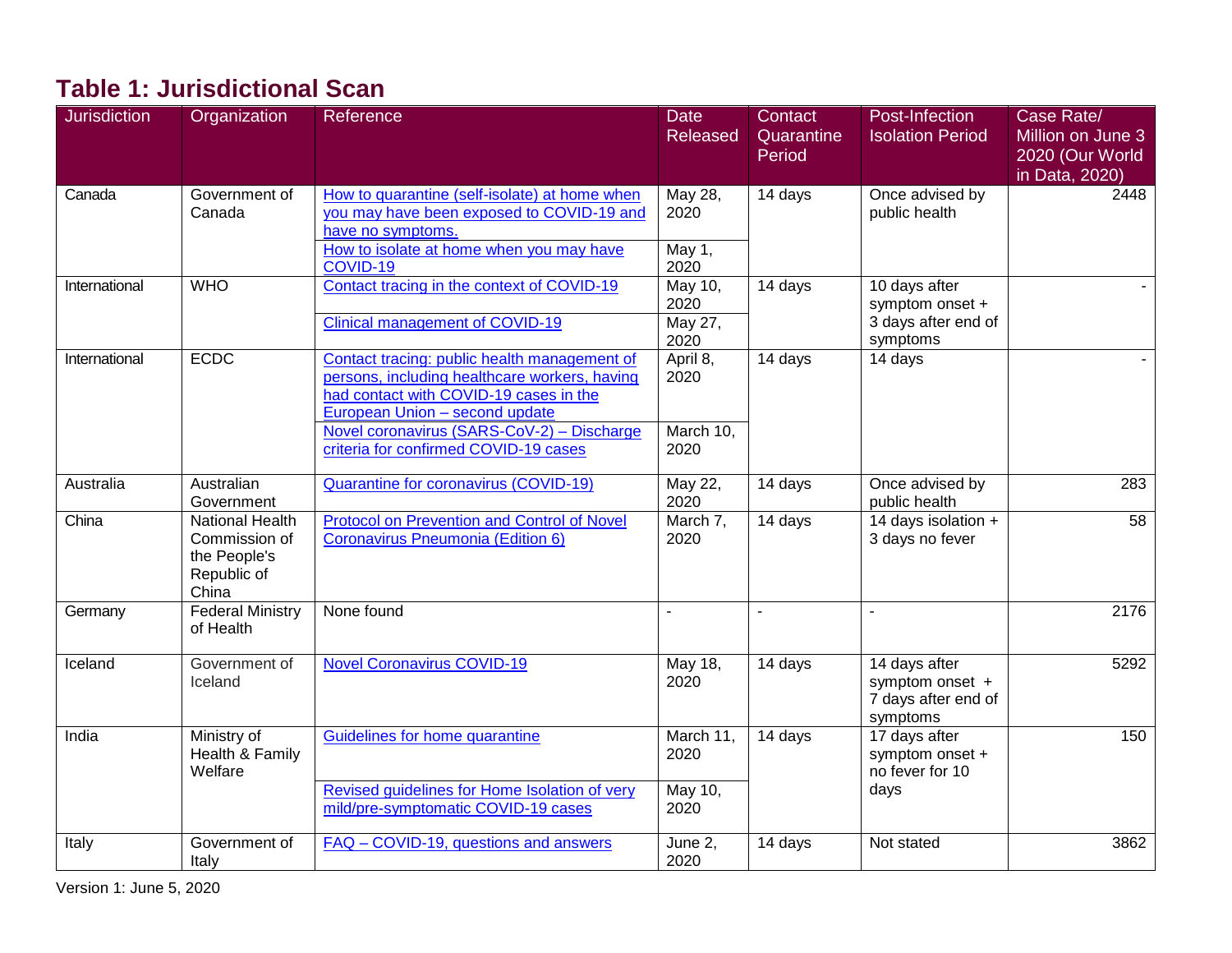| New Zealand         | Ministry of<br>Health NZ                          | <b>COVID-19: Self-isolation for close contacts</b>                                                                   | May 22,<br>2020                         | 14 days                  | Once advised by<br>public health                                    | 239           |
|---------------------|---------------------------------------------------|----------------------------------------------------------------------------------------------------------------------|-----------------------------------------|--------------------------|---------------------------------------------------------------------|---------------|
| Northern<br>Ireland | <b>Public Health</b><br>Agency                    | COVID-19: Information for the public: What<br>should I do if I think I have COVID-19?                                | n.d.                                    | 14 days                  | 7 days after end of<br>symptoms                                     | 5076          |
| Norway              | Norwegian<br>Institute of<br><b>Public Health</b> | Social distance, quarantine and isolation                                                                            | April 5,<br>2020                        | 10 days                  | 1 day after end of<br>symptoms                                      | 1557          |
| Scotland            | Health<br>Protection<br>Scotland                  | COVID-19 - guidance for Health Protection<br>Teams (HPTs)                                                            | May 30,<br>2020                         | 14 days                  | 7 days from<br>symptom onset                                        | Not available |
| Singapore           | Ministry of<br>Health                             | <b>COVID-19 Resources</b>                                                                                            | Feb 3,<br>2020 and<br>April 21,<br>2020 | 14 days                  | 5 days from<br>symptom onset                                        | 6125          |
| South Korea         | <b>KCDC</b>                                       | The updates on COVID-19 in Korea as of 29<br><b>March</b>                                                            | March 29,<br>2020                       | 14 days                  | Not stated                                                          | 226           |
| Sweden              | The Public<br>Health Agency<br>of Sweden          | FAQ about COVID-19/How long is the incubation<br>period of the coronavirus?                                          | May 22,<br>2020                         | <b>None</b><br>specified | 2 days after end of<br>symptoms                                     | 3820          |
| Switzerland         | Federal Office of<br><b>Public Health</b>         | New coronavirus: Isolation and quarantine                                                                            | May 11,<br>2020                         | 10 days                  | 10 days after<br>symptom onset +<br>2 days after end of<br>symptoms | 3557          |
| <b>UK</b>           | <b>Public Health</b><br>England                   | Stay at home: guidance for households with<br>possible or confirmed coronavirus (COVID-19)<br>infection              | May 28,<br>2020                         | 14 days                  | 2 days with no<br>fever                                             | 4094          |
|                     |                                                   | Guidance for stepdown of infection control<br>precautions and discharging COVID-19<br>patients.                      | May 20,<br>2020                         |                          |                                                                     |               |
| <b>USA</b>          | CDC                                               | Health Departments: Interim Guidance on<br>Developing a COVID-19 Case Investigation &<br><b>Contact Tracing Plan</b> | June 1,<br>2020                         | 14 days                  | 10 days after<br>symptom onset                                      | 5534          |
|                     |                                                   | Coronavirus Disease 2019 (COVID-19):<br><b>Ending Home Isolation</b>                                                 | May 29,<br>2020                         |                          |                                                                     |               |

## **Table 2: Syntheses**

| Reference <sup>1</sup><br>Description of included<br><b>Quality Rating:</b><br><b>Quality</b><br><b>Summary of Findings</b><br>Country<br><b>Date</b><br><b>Released</b><br><b>Rating:</b><br><b>Synthesis</b><br><b>studies</b><br><b>Included</b><br><b>Studies</b> |  |
|-----------------------------------------------------------------------------------------------------------------------------------------------------------------------------------------------------------------------------------------------------------------------|--|
|-----------------------------------------------------------------------------------------------------------------------------------------------------------------------------------------------------------------------------------------------------------------------|--|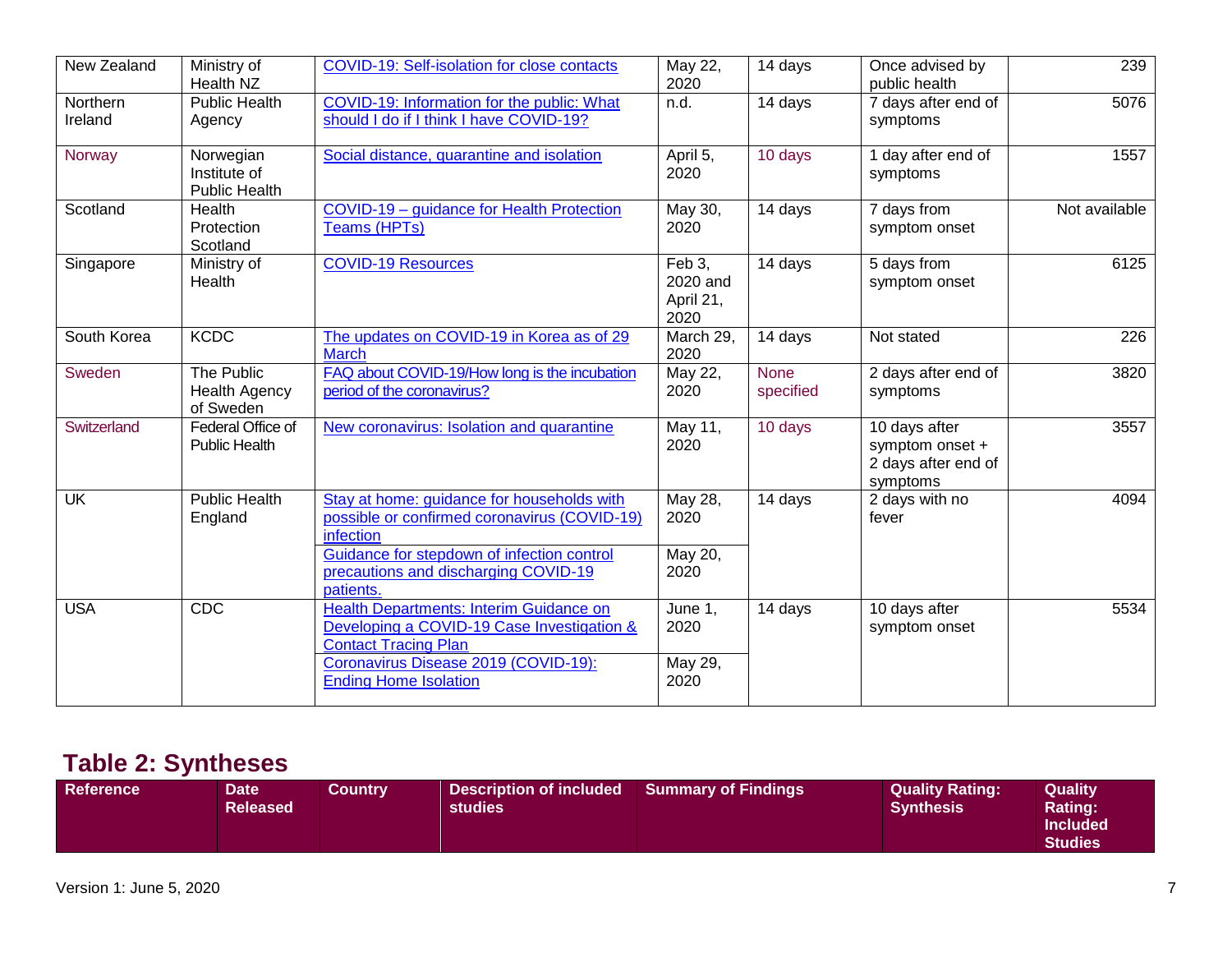| <b>Public Health</b><br>Scotland. (May 15,<br>2020). Rapid Review<br>of the literature:<br><b>Assessing the</b><br><i>infection prevention</i><br>and control measures<br>for the prevention and<br>management of<br>COVID-19 in<br>healthcare settings.<br><b>National Services</b><br>Scotland. | May 15,<br>2020   | Scotland      | This rapid review<br>searched academic<br>databases on March 5,<br>2020 for topics related to<br>infection prevention and<br>control measures for the<br>prevention and<br>management of<br>COVID-19 in health and<br>care settings. | Self-isolation for 14 days is<br>recommended for contacts of<br>symptomatic cases.                                                                            | Low | Not done |
|---------------------------------------------------------------------------------------------------------------------------------------------------------------------------------------------------------------------------------------------------------------------------------------------------|-------------------|---------------|--------------------------------------------------------------------------------------------------------------------------------------------------------------------------------------------------------------------------------------|---------------------------------------------------------------------------------------------------------------------------------------------------------------|-----|----------|
| European Centre for<br><b>Disease Prevention</b><br>and Control. (March<br>10, 2020). Novel<br>coronavirus (SARS-<br>$CoV-2$ ) – Discharge<br>criteria for confirmed<br>COVID-19 cases.                                                                                                           | March 10,<br>2020 | International | This review of selected<br>countries' practices<br>reports a comparison of<br>current-to-date guidelines<br>on de-isolation of COVID-<br>19 cases.                                                                                   | Self-isolation for 14 days with<br>regular health monitoring can be<br>considered after discharge if the<br>patient's home is equipped for<br>self-isolation. | Low | Not done |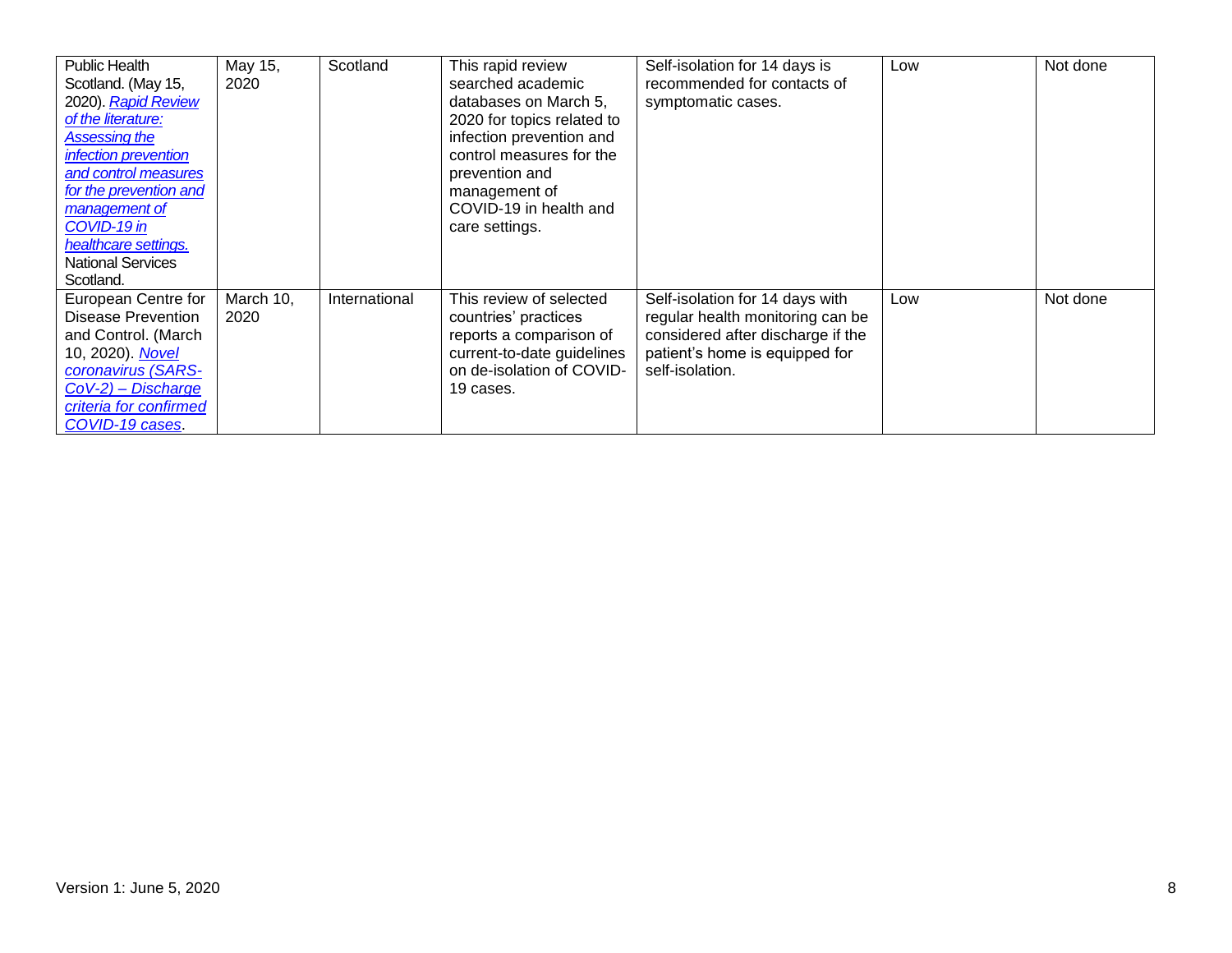## **REFERENCES**

Australian Government. (June 04, 2020). *[Quarantine for coronavirus \(COVID-19\).](https://www.health.gov.au/news/health-alerts/novel-coronavirus-2019-ncov-health-alert/how-to-protect-yourself-and-others-from-coronavirus-covid-19/quarantine-for-coronavirus-covid-19)*

Centers for Disease Control and Prevention. (May 29, 2020). [Coronavirus Disease 2019](https://www.cdc.gov/coronavirus/2019-ncov/hcp/disposition-in-home-patients.html?CDC_AA_refVal=https%3A%2F%2Fwww.cdc.gov%2Fcoronavirus%2F2019-ncov%2Fhcp%2Fending-isolation.html) (COVID-19): [Ending home isolation.](https://www.cdc.gov/coronavirus/2019-ncov/hcp/disposition-in-home-patients.html?CDC_AA_refVal=https%3A%2F%2Fwww.cdc.gov%2Fcoronavirus%2F2019-ncov%2Fhcp%2Fending-isolation.html)

Centers for Disease Control and Prevention. (June 01, 2020). [Health Departments: Interim Guidance](https://www.cdc.gov/coronavirus/2019-ncov/downloads/case-investigation-contact-tracing.pdf)  on Developing a [COVID-19 Case Investigation & Contact Tracing Plan](https://www.cdc.gov/coronavirus/2019-ncov/downloads/case-investigation-contact-tracing.pdf)

European Centre for Disease Prevention and Control. (April 08, 2020). *[Contact tracing: public health](https://www.ecdc.europa.eu/sites/default/files/documents/Contact-tracing-Public-health-management-persons-including-healthcare-workers-having-had-contact-with-COVID-19-cases-in-the-European-Union%E2%80%93second-update_0.pdf)  [management of persons, including healthcare workers, having had contact with COVID-19 cases in](https://www.ecdc.europa.eu/sites/default/files/documents/Contact-tracing-Public-health-management-persons-including-healthcare-workers-having-had-contact-with-COVID-19-cases-in-the-European-Union%E2%80%93second-update_0.pdf)  [the European Union –](https://www.ecdc.europa.eu/sites/default/files/documents/Contact-tracing-Public-health-management-persons-including-healthcare-workers-having-had-contact-with-COVID-19-cases-in-the-European-Union%E2%80%93second-update_0.pdf) second update.*

European Centre for Disease Prevention and Control. (March 10, 2020). *[Novel coronavirus \(SARS-](https://www.ecdc.europa.eu/en/publications-data/novel-coronavirus-sars-cov-2-discharge-criteria-confirmed-covid-19-cases)CoV-2) – [Discharge criteria for confirmed COVID-19 cases](https://www.ecdc.europa.eu/en/publications-data/novel-coronavirus-sars-cov-2-discharge-criteria-confirmed-covid-19-cases)*.

Federal Office of Public Health FOPH. (2020). [New coronavirus: Isolation and quarantine.](https://www.bag.admin.ch/bag/en/home/krankheiten/ausbrueche-epidemien-pandemien/aktuelle-ausbrueche-epidemien/novel-cov/selbst-isolierung-und-selbst-quarantaene.html)

Government of Canada. (May 28, 2020). *[How to quarantine \(self-isolate\) at home when you may](https://www.canada.ca/en/public-health/services/publications/diseases-conditions/coronavirus-disease-covid-19-how-to-self-isolate-home-exposed-no-symptoms.html)  [have been exposed to COVID-19 and have no symptoms.](https://www.canada.ca/en/public-health/services/publications/diseases-conditions/coronavirus-disease-covid-19-how-to-self-isolate-home-exposed-no-symptoms.html)*

Government of Canada. (May 01, 2020). *[How to isolate at home when you may have COVID-19.](https://www.canada.ca/en/public-health/services/publications/diseases-conditions/covid-19-how-to-isolate-at-home.html)*

Government of Iceland. (June 2, 2020). *[Novel Coronavirus COVID-19.](https://www.landlaeknir.is/koronaveira/english/)*

Government of Italy. (June 03, 2020). *FAQ – [COVID-19, questions and answers.](http://www.salute.gov.it/portale/nuovocoronavirus/dettaglioFaqNuovoCoronavirus.jsp?lingua=english&id=230#11)* 

Health Protection Scotland. (May 20, 2020). *COVID-19 – [guidance for Health Protection Teams](https://www.hps.scot.nhs.uk/web-resources-container/covid-19-guidance-for-health-protection-teams-hpts/)  [\(HPTs\)](https://www.hps.scot.nhs.uk/web-resources-container/covid-19-guidance-for-health-protection-teams-hpts/)*

Korean Centers for Disease Control and Prevention. (March 29, 2020). *[The updates on COVID-19 in](https://www.cdc.go.kr/board/board.es?mid=&bid=0030&tag=&act=view&list_no=366678)  [Korea as of 29 March](https://www.cdc.go.kr/board/board.es?mid=&bid=0030&tag=&act=view&list_no=366678)*

Ministry of Health. (May 22, 2020). *[COVID-19: Self-isolation for close contacts](https://www.health.govt.nz/our-work/diseases-and-conditions/covid-19-novel-coronavirus/covid-19-health-advice-general-public/covid-19-self-isolation-close-contacts)*

Ministry of Health & Family Welfare. (2020). *[Guidelines for home quarantine.](https://www.mohfw.gov.in/pdf/Guidelinesforhomequarantine.pdf)* Government of India.

Ministry of Health Singapore. (April 21, 2020). *[COVID-19 Resources](https://www.moh.gov.sg/covid-19/resources)*

Ministry of Health Singapore. (February 03, 2020). *[COVID-19 Resources](https://www.moh.gov.sg/covid-19/resources)*

National Health Commission of the People's Republic of China. (March 07, 2020). *[Protocol on](https://www.chinadaily.com.cn/pdf/2020/2.COVID-19.Prevention.and.Control.Protocol.V6.pdf)  [Prevention and Control of Novel Coronavirus Pneumonia \(Edition 6\).](https://www.chinadaily.com.cn/pdf/2020/2.COVID-19.Prevention.and.Control.Protocol.V6.pdf)*

Norwegian Institute of Public Health. (April 05, 2020). [Social distance, quarantine and isolation](https://www.fhi.no/en/op/novel-coronavirus-facts-advice/facts-and-general-advice/social-distance-quarantine-and-isolation/?term=&h=1)

Our World in Data. (June 05, 2020). *[Coronavirus Pandemic \(COVID-19\) –](https://ourworldindata.org/coronavirus-data) the data*

Public Health Agency. (n.d.). COVID-19: *[Information for the public: What should I do if I think I have](https://www.publichealth.hscni.net/covid-19-coronavirus/covid-19-information-public#what-should-i-do-if-i-think-i-have-covid-19)  [COVID-19?](https://www.publichealth.hscni.net/covid-19-coronavirus/covid-19-information-public#what-should-i-do-if-i-think-i-have-covid-19)*

The Public Health Agency of Sweden. (May 29, 2020). *[FAQ about COVID-19/How long is the incubation](https://www.folkhalsomyndigheten.se/the-public-health-agency-of-sweden/communicable-disease-control/covid-19/)  [period of the coronavirus?](https://www.folkhalsomyndigheten.se/the-public-health-agency-of-sweden/communicable-disease-control/covid-19/)*

Public Health England. (May 20, 2020). *[Guidance for stepdown of infection control precautions and](https://www.gov.uk/government/publications/covid-19-guidance-for-stepdown-of-infection-control-precautions-within-hospitals-and-discharging-covid-19-patients-from-hospital-to-home-settings/guidance-for-stepdown-of-infection-control-precautions-and-discharging-covid-19-patients#discharge-of-patients-to-own-home)  [discharging COVID-19 patients.](https://www.gov.uk/government/publications/covid-19-guidance-for-stepdown-of-infection-control-precautions-within-hospitals-and-discharging-covid-19-patients-from-hospital-to-home-settings/guidance-for-stepdown-of-infection-control-precautions-and-discharging-covid-19-patients#discharge-of-patients-to-own-home)* Government of the United Kingdom.